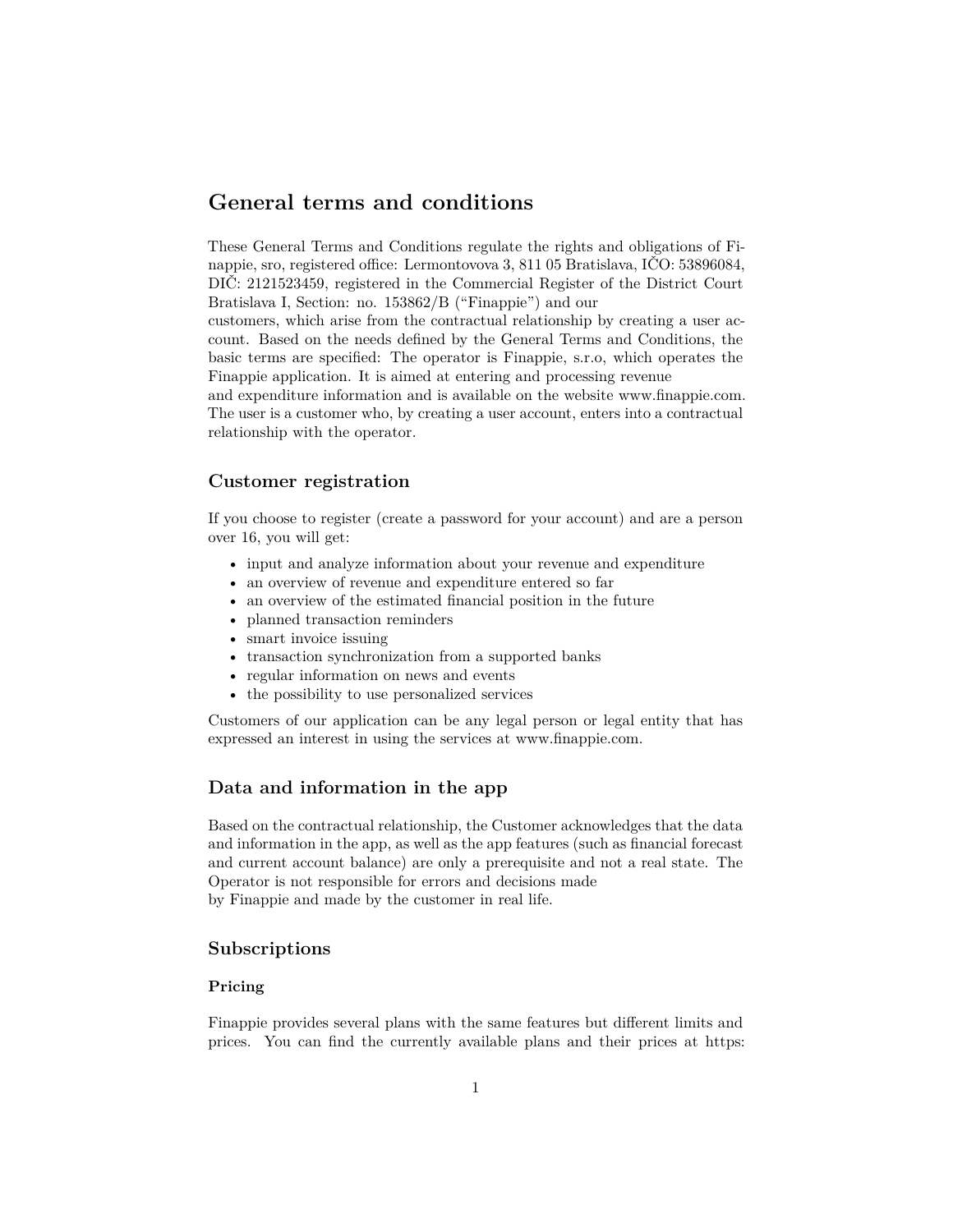#### [//www.finappie.com/en/pricing](https://www.finappie.com/en/pricing).

Finappie s.r.o. reserves the right to unilaterally change the prices, functions and limits of individual plans. You will be notified in advance by email of any changes to the prices, features and limits of individual plans and the effective date of new prices, features and limits.

### **Trial version**

All paid plans can be tried for free for 30 days. The trial version will start running at the moment the customer registers. We do not need any payment details from you when registering. After the trial version expires, we will notify you by email and you will then be able to choose whether to

upgrade to the paid plan of Finappie or to use Finappie in the BASIC plan, which is free forever. When changing from a paid plan to a BASIC plan, all data created so far (transactions, invoices) remain available to you.

#### **Subscription plan change**

To change subscription from a higher plan to a lower plan or from a lower to a higher plan, please contact us at [info@finappie.com](mailto:info@finappie.com) or via the contact form at <https://www.finappie.com/en/faq#contact>. It is not yet possible to change the plan from the application itself.

If you change subscription from a higher plan to a lower plan, the features of the higher plan will remain available to you until the end of the subscription period. The next payment will be charged with a price of a lower plan, and from the same date, the features will change from a higher plan to

a lower plan. When changing from a higher plan to a lower plan, all data created so far (transactions, invoices) remain available to you.

If you change subscription from a lower plan to a higher plan, the higher plan will be canceled and an aliquot of the unused subscription amount will be refunded. You can then activate a higher plan, which is the same as creating the new subscription, in the subscription settings in your Finappie

account <https://www.finappie.com/en/app/settings/subscription>.

#### **Unsubscribe**

Active subscriptions can be canceled in the subscription settings in your Finappie account [https://www.finappie.com/en/app/settings/subscription.](https://www.finappie.com/en/app/settings/subscription) After the subscription is canceled, the functions of the given plan will remain available to you

until the end of the subscription period. You will not be charged any further payment.